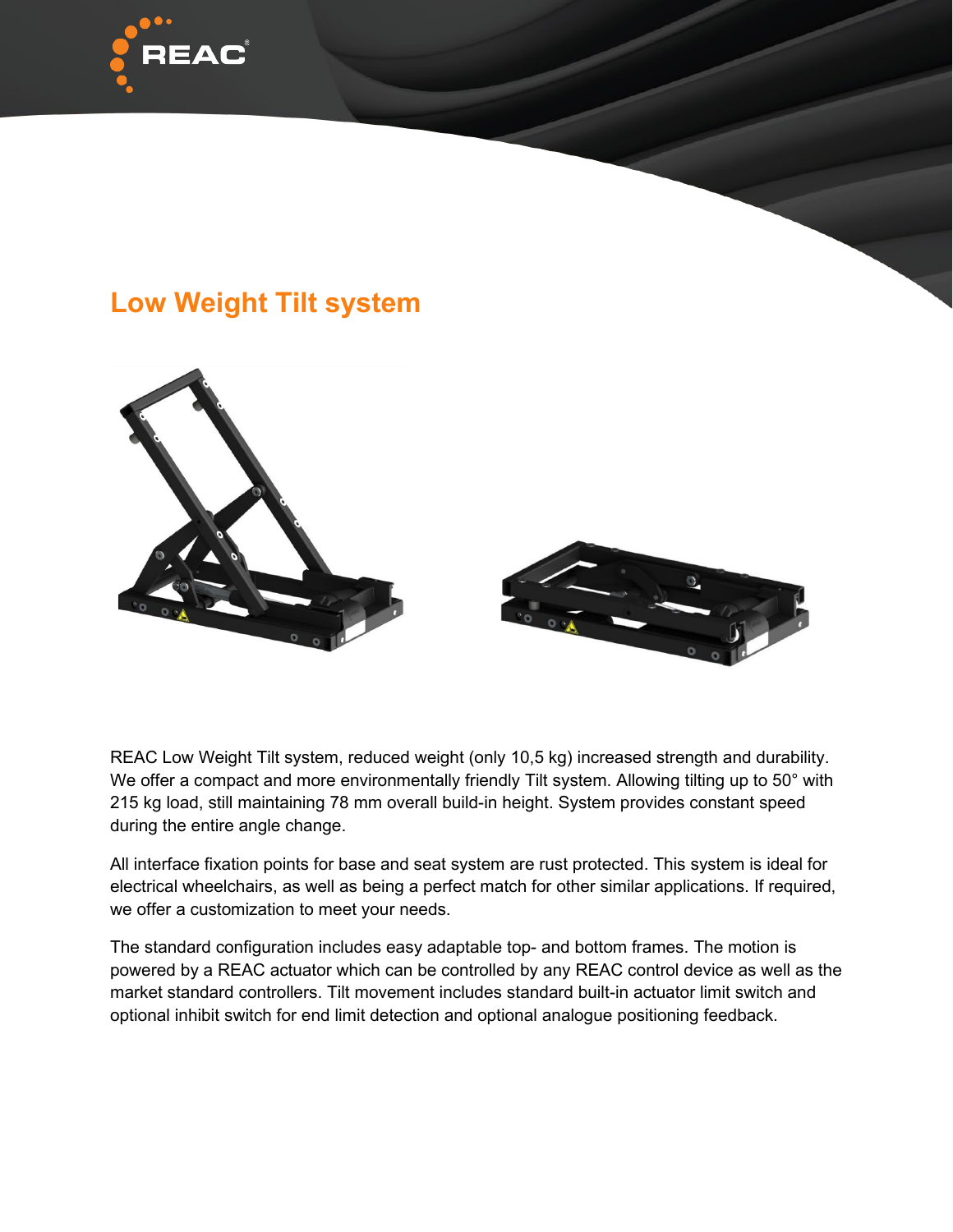| <b>Features</b>            | <b>Standard</b>            |
|----------------------------|----------------------------|
| Load capacity              | 215kg                      |
| Min install height         | 78mm                       |
| Tilting angel              | $0^\circ$ - $50^\circ$     |
| Weight                     | 10,5kg                     |
| Feedback & switches        | Limit switch in actuator   |
| Motor                      | 24VDC                      |
| <b>Current consumption</b> | $5.5 \text{ amp}$          |
| Surface treatment          | <b>Black KTL</b>           |
| Connection points          | Bottom (8) M8 / Top (8) M8 |

## **Options**

| Top and bottom frame  | Customized                                                               |
|-----------------------|--------------------------------------------------------------------------|
| Feedback and switches | Inhibit switch (linear regulation 0-20°),<br>Linear potentiometer 10kOhm |
| Surface treatment     | Black powder coated RAL 9005, gloss 8%                                   |
| Motor                 | Fast                                                                     |
|                       |                                                                          |